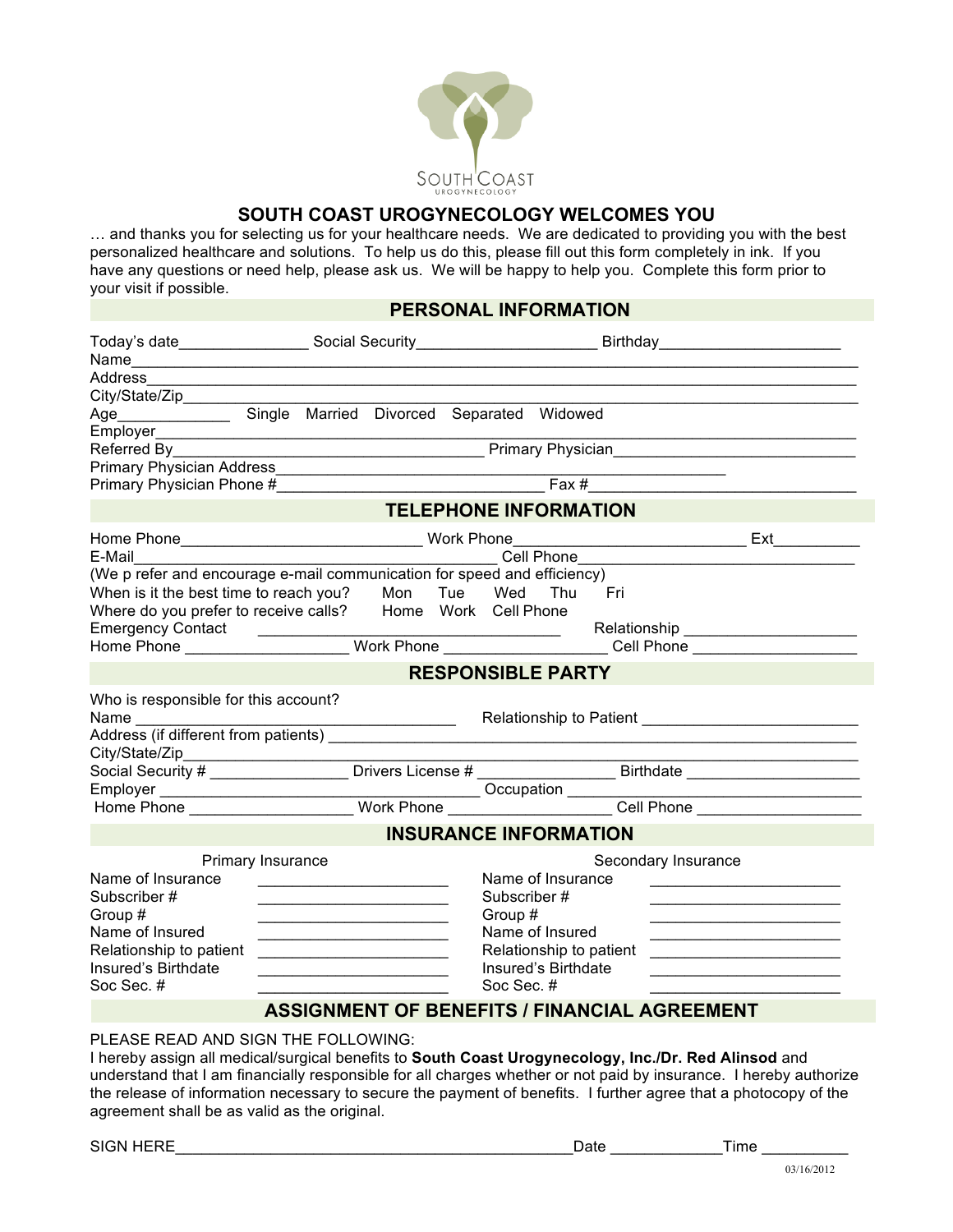

# **HIPAA Notice of Privacy Practice**

**How We Collect Information About You:** South Coast Urogynecology and its employees and collect data through the following but not limited to the submission of the Health and Physical (H&P) registration forms, letters, phone calls, emails, and office notes either required by law, or necessary to process requests for medical care through our organization.

**What We Do Not Do With Your Information:** Information about your financial status and medical conditions and care that you provide to us in writing, by phone, via email (including information left on voice mails), contained in or attached to your medical chart, or directly or indirectly given to us, is held in the strictest confidence.

We do not give out, exchange, barter, rent, sell, lend, or disseminate any information about patients or clients who receive our services that is considered patient confidential, is restricted by law, or has been specifically restricted by a patient or client.

**How We Do Use Your Information:** Information is only used as is reasonably necessary to provide you with health care services which may require communication between South Coast Urogynecology providers, medical produce or service providers, pharmacies, insurance companies, and other providers necessary to: verify your medical information is accurate; determine the type of medical supplies or any health care services you need including but not limited to; or to obtain or purchase any type of medical supplies, devices, medications, insurance.

If you apply or attempt to apply to receive assistance through us and provide information with the intent of purpose of fraud or that results in either an actual crime of fraud for any reason including willful or un-willful acts of negligence whether information can be given to legal authorities including police, investigators, courts, and/or attorneys or other legal professionals, as well as any other information as permitted by law.

**Information We Do Not Collect:** We do not use cookies on our website to collect data from our site visitors. We do not collect information about site visitors except for a hit counter that simply records the number of visitors and no other data.

**Limited Right to Use Non-Identifying Personal Information From Biographies, Letters, Notes, and Other Sources:** Any pictures, stories, letters, biographies, correspondence, or thank you notes sent to us become the exclusive property of South Coast Urogynecology. We reserve the right to use non-identifying information about our patients or clients (those who receive services or goods from or through us) for fundraising and promotional purposes that are directly related to our mission.

Clients will not be compensated for use of this information and no identifying information (photos, addresses, phone numbers, contact information, last names or uniquely identifiable names) will be used without client's express advance permission.

You may specifically request that NO information be used whatsoever for promotional purposes, but you must identify any requested restrictions in writing. We respect your right to privacy and assure you no identifying information or photos that you send to us will ever be publicly used without your direct or indirect consent.

# **Authorization to leave messages**

I give my permission for the staff of South Coast Urogynecology to give or leave messages or information regarding medication, surgery, lab results, appointments and healthcare by the following checked options.

| $\Box$ My home telephone answering machine | $\Box$ My email address                       |      |
|--------------------------------------------|-----------------------------------------------|------|
| $\Box$ My cell phone voice message         | $\Box$ With a family member (name & contact#) |      |
| Signature of patient or responsible party  |                                               |      |
| <b>Print Name</b>                          | Date                                          | Time |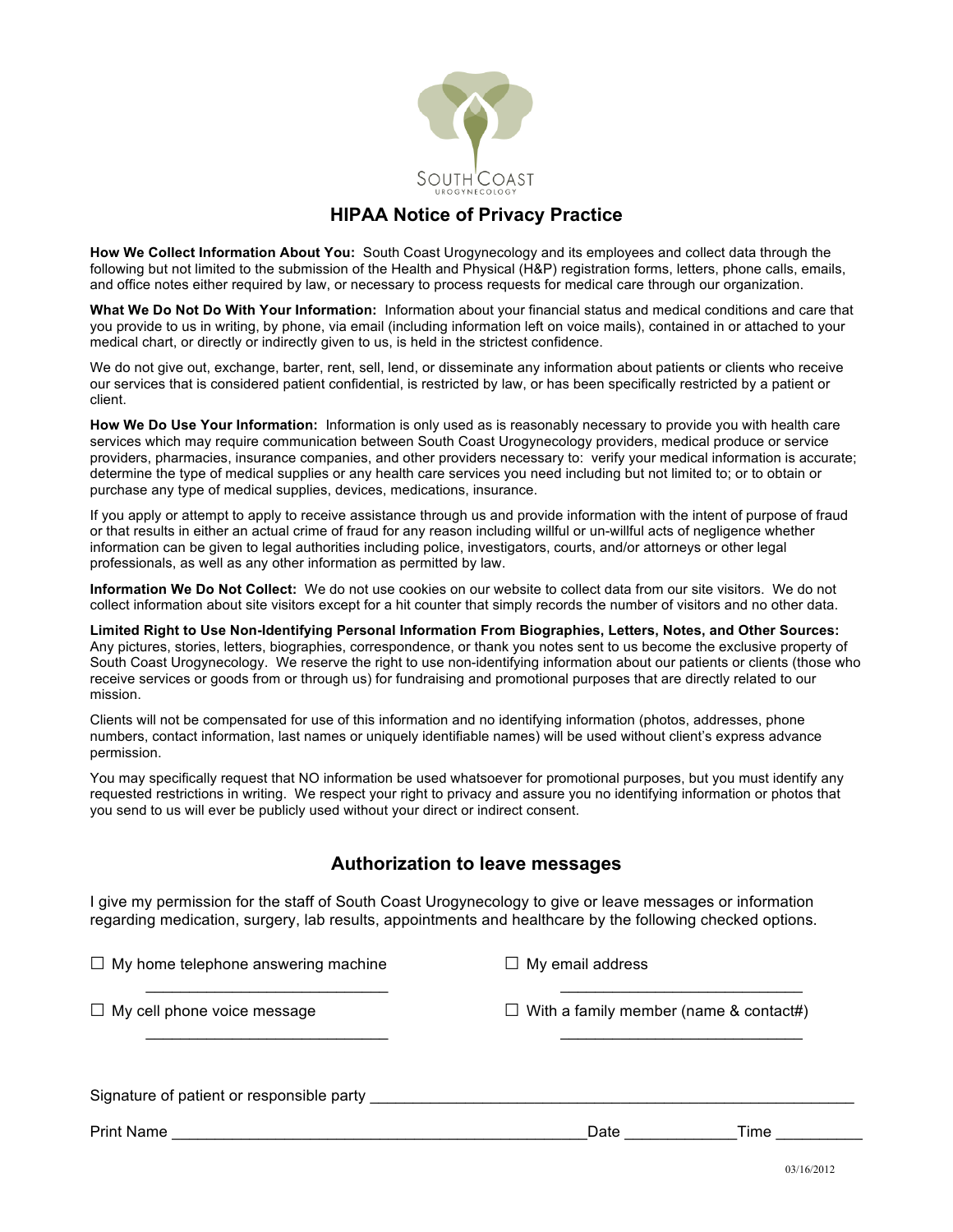

# **PAYMENT POLICY**

Thank you for choosing us as your specialist. We are committed to providing you with quality and affordable health care. Because some of our patients have had questions regarding patient and insurance responsibility for services rendered, we have been advised to develop this payment policy. Please read it, ask us any questions you may, and sign in the space provided. A copy will be provided to you upon request.

- 1. **Insurance.** We participate in some insurance plans, including Medicare. If you are not insured, or not insured by a plan we do business with, payment in full is expected at each visit. If you are insured by a plan we do business with but don't have an up-to-date insurance card, payment in full for each visit is required until we can verify your coverage. **Knowing your insurance benefits is your responsibility.** Please contact your insurance company with any questions you may have regarding your **coverage.**
- 2. **Co-payments and deductibles.** All co-payments must be paid before or at the time of service. All deductibles must be paid when the amount is known. The arrangement is part of your contract with your insurance company. This fee is your responsibility. We cannot guarantee the deductible amount since it varies among patients and their plans and what services have been accessed in the recent past. It is best to call your insurance company.
- 3. **Non-covered services.** Please be aware that some and perhaps all of the services you receive may be non-covered, considered investigational by some health plans, or not considered reasonable or necessary by Medicare or other insurers. You must pay for these services in full at the time of visit.
- 4. **Proof of insurance.** All patients must complete our patient information form before seeing the doctor. We must obtain a copy of your driver's license and current valid insurance to provide proof of insurance. If you fail to provide us with the correct insurance information in a timely manner, you may be responsible for the balance of a claim.
- 5. **Claim submission.** As a courtesy to you, we will submit your claims and assist you in any way we reasonably can to help get your claims paid. Your insurance company may need you to supply certain information directly. It is your responsibility to comply with their request. Please be aware that the balance of your claim is your responsibility whether or not your insurance company pays your claim. Your insurance benefit is a contract between you and your insurance company; we are not party to that contract. It is your responsibility to ask your plan what is covered and what is not covered.
- 6. **Coverage.** If your insurance changes, please notify us before your next visit so we can make the appropriate changes to help you receive your maximum benefits. If your insurance company does not pay your claim in 90 days, the balance will automatically be billed to you.
- 7. **Nonpayment.** If your account is over 90 days past due, you will receive a letter stating that you have 30 days to pay your account in full. Partial payments will not be accepted unless otherwise negotiated. Please be aware that if a balance remains unpaid, we may refer your account to a collection agency and you and your immediate family members may be discharged from this practice. If this is to occur, you will be notified by regular and certified mail, that you have 30 days to find alternative medical care. During the 30 day period, our physician will only be able to treat you on an emergency basis.
- 8. **Missed appointments.** We may charge a \$25 fee for missed appointments not canceled within 24 hrs. These charges will be your responsibility.
- 9. **Bounded checks.** Please be advised there is a \$25 fee for any bounced or returned checks.

Our practice is committed to providing the best treatment to our patients. Our prices are representative of the usual and customary charges for our area. Thank you for understanding our payment policy. Please let us know if you have any questions or concerns.

I have read and understand the Payment Policy and agree to abide by its guidelines.

| Signature of patient or responsible party |      |      |
|-------------------------------------------|------|------|
| <b>Print Name</b>                         | Date | Time |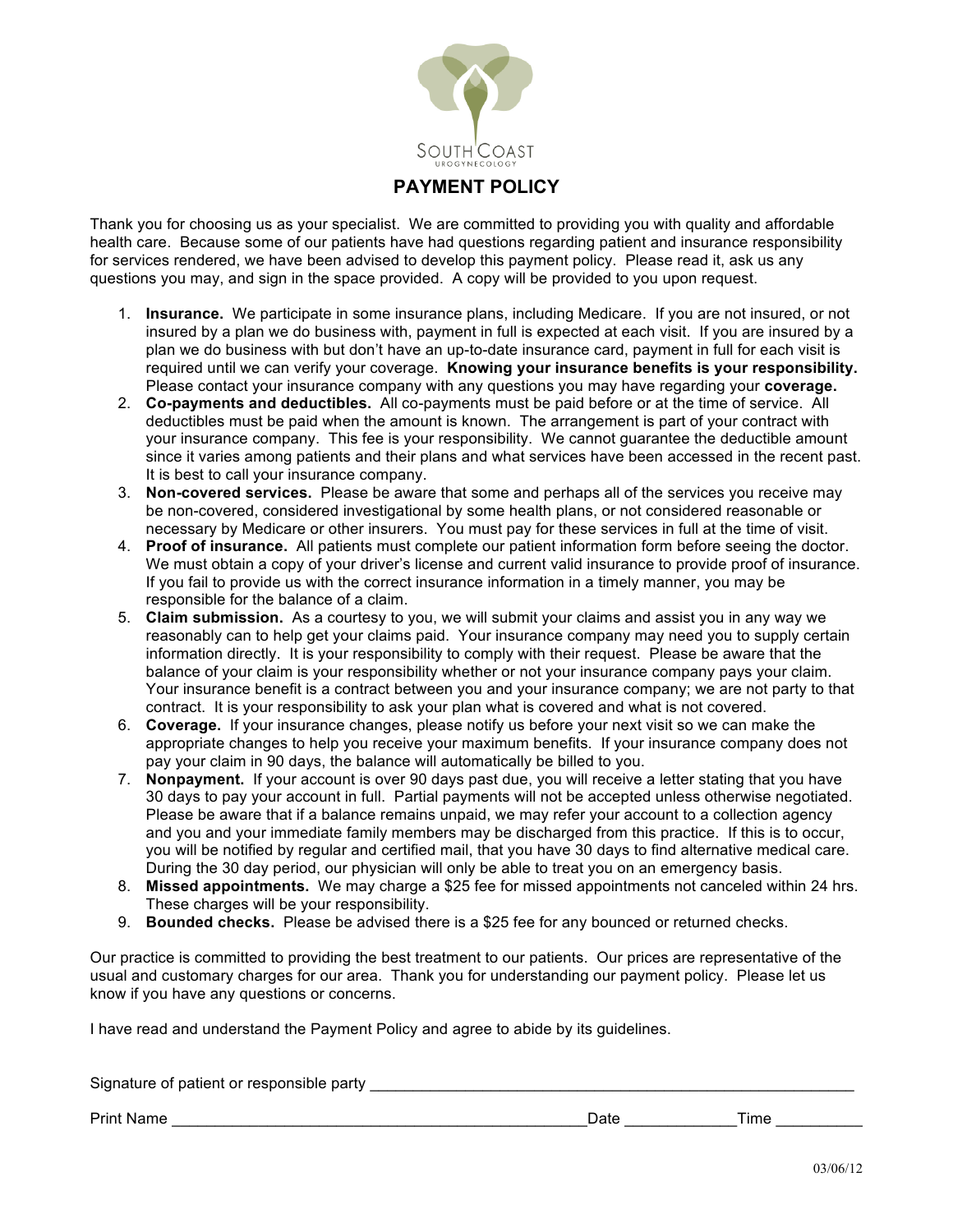

# **PAYMENT POLICY FOR AESTHETIC SURGERY**

Dr. Alinsod is the leading surgeon in his field of expertise and takes great pride providing quality and confidential care. Patients are exceptionally valued and provided extensive consultation time with both Dr. Alinsod and our patient liaison, enabling all questions and concerns to be addressed well in advance of scheduled surgery.

As you can imagine, surgical slots are at a premium. A great deal of thought has been given for evaluation, preparation, surgery time, and staffing needed for each procedure. In consideration for Dr. Alinsod's time, staff members, and fellow clients, we have an unwavering financial policy.

A 50% deposit is required at the time of scheduling surgery. This allows us to block the time needed for your surgery. The remaining balance is due one week prior to surgery. All fees must be received one week prior to surgery. A nonrefundable 50% of the deposit will be retained for a canceled surgery that is not reschedule with Dr. Alinsod.

We accept cash, all major credit cards, and cashiers checks. Personal checks are not accepted. We provide several financing options and would be happy to discuss those with you.

Please note, additional surgical procedures cannot be added on the day of surgery unless payment in full has been received.

I have read and understand the Payment Policy for Aesthetic Surgery and agree to abide by its guidelines.

| Signature of patient or responsible party |      |      |
|-------------------------------------------|------|------|
| <b>Print Name</b>                         | Date | Time |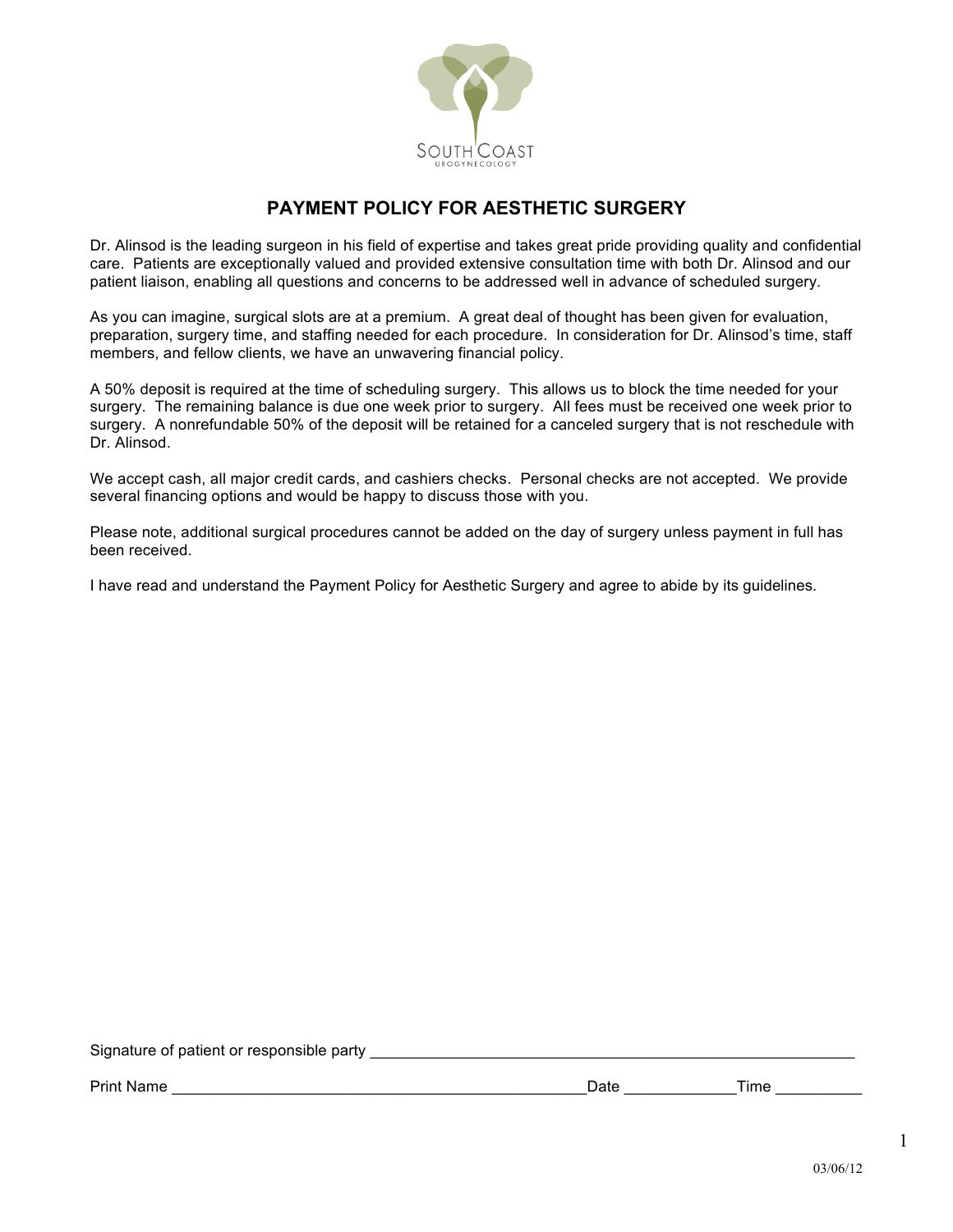

# **SOUTH COAST UROGYNECOLOGY**

| <b>AESTHETIC HISTORY AND PHYSICAL</b>                              |                                                                                                                                                                                        |                                                                      | Date: ______________               |                                                                                                                                                                                                                                                                                                                                                                   |  |  |
|--------------------------------------------------------------------|----------------------------------------------------------------------------------------------------------------------------------------------------------------------------------------|----------------------------------------------------------------------|------------------------------------|-------------------------------------------------------------------------------------------------------------------------------------------------------------------------------------------------------------------------------------------------------------------------------------------------------------------------------------------------------------------|--|--|
| <b>Patient Name</b>                                                | Age__________ Date of Birth                                                                                                                                                            | Medical Record #<br>Last Menses (1 <sup>st</sup> Day)_______________ |                                    |                                                                                                                                                                                                                                                                                                                                                                   |  |  |
| <b>Address:</b>                                                    | Pregnancies Births (Vaginal                                                                                                                                                            |                                                                      | Caesarean ) Miscarriages Abortions |                                                                                                                                                                                                                                                                                                                                                                   |  |  |
| <b>Phone (Work)</b><br><b>Phone (Cell)</b><br>Phone (Fax)<br>Email | <u> 1989 - Johann Barbara, martin amerikan basa</u><br>the control of the control of the control of the control of the control of<br><u> 1989 - Johann Barbara, martxa alemaniar a</u> |                                                                      | Allergies: □None (NKA)             | $\square Yes \begin{picture}(10,10) \put(0,0){\line(1,0){10}} \put(0,0){\line(1,0){10}} \put(0,0){\line(1,0){10}} \put(0,0){\line(1,0){10}} \put(0,0){\line(1,0){10}} \put(0,0){\line(1,0){10}} \put(0,0){\line(1,0){10}} \put(0,0){\line(1,0){10}} \put(0,0){\line(1,0){10}} \put(0,0){\line(1,0){10}} \put(0,0){\line(1,0){10}} \put(0,0){\line(1,0){10}} \put$ |  |  |
|                                                                    | How did you hear about us? Referred by:                                                                                                                                                |                                                                      |                                    |                                                                                                                                                                                                                                                                                                                                                                   |  |  |
|                                                                    | <b>CHIEF COMPLAINT</b> (Why you want to see the doctor today?)                                                                                                                         |                                                                      |                                    |                                                                                                                                                                                                                                                                                                                                                                   |  |  |
|                                                                    |                                                                                                                                                                                        |                                                                      |                                    |                                                                                                                                                                                                                                                                                                                                                                   |  |  |
|                                                                    |                                                                                                                                                                                        |                                                                      |                                    |                                                                                                                                                                                                                                                                                                                                                                   |  |  |
|                                                                    | INTERESTED IN AESTHETIC LABIAL AND/OR VAGINAL SURGERY                                                                                                                                  |                                                                      |                                    |                                                                                                                                                                                                                                                                                                                                                                   |  |  |
|                                                                    | I want aesthetic vaginal surgery<br>My labia are larger/looser than what I want                                                                                                        |                                                                      | I have had difficult births        | My vagina feels too loose inside                                                                                                                                                                                                                                                                                                                                  |  |  |
| $\frac{1}{2}$ . $\frac{1}{2}$                                      | I do not like the way my labia looks                                                                                                                                                   | $\mathcal{L}^{\mathcal{L}}$                                          | I have decreased sensations        |                                                                                                                                                                                                                                                                                                                                                                   |  |  |
|                                                                    | My labia rub, tug, and pull on my clothing<br>I am unable to wear type of clothing I want                                                                                              | $\overline{\phantom{a}}$                                             | I feel pelvic heaviness/pressure   | Sex is uncomfortable/unpleasant                                                                                                                                                                                                                                                                                                                                   |  |  |
|                                                                    | I have had unflattering comments about my                                                                                                                                              | $\overline{\phantom{a}}$                                             |                                    | I rely on my appearance at work                                                                                                                                                                                                                                                                                                                                   |  |  |
|                                                                    | genital region                                                                                                                                                                         |                                                                      |                                    | I am interested in G-Spot treatments                                                                                                                                                                                                                                                                                                                              |  |  |
|                                                                    | <b>INTERESTED IN NON-SURGICAL THERMIVA</b>                                                                                                                                             |                                                                      |                                    |                                                                                                                                                                                                                                                                                                                                                                   |  |  |
| П<br>$\Box$                                                        | To tighten the labia majora<br>To tighten the vagina                                                                                                                                   | О.<br>П                                                              |                                    | To improve vulvar and vaginal moisture<br>To improve sensitivity of tissues                                                                                                                                                                                                                                                                                       |  |  |
| □                                                                  | To treat a leaky bladder                                                                                                                                                               | О                                                                    |                                    | To improve or achieve orgasms                                                                                                                                                                                                                                                                                                                                     |  |  |
| П                                                                  | To reduce urinary urgency and frequency                                                                                                                                                | О.                                                                   | Reduce painful intercourse         |                                                                                                                                                                                                                                                                                                                                                                   |  |  |
|                                                                    | <b>INTERESTED IN AESTHETIC LASERS/IPL/RADIOFREQUENCY TREATMENTS</b>                                                                                                                    |                                                                      |                                    |                                                                                                                                                                                                                                                                                                                                                                   |  |  |
| $\Box$                                                             | I want Spot Fat Reduction/iLipo/Thermi 250                                                                                                                                             | $\Box$                                                               | I want Skin Tightening             |                                                                                                                                                                                                                                                                                                                                                                   |  |  |
| □                                                                  | I want Vulvar Lightening/Anal Bleaching<br>I want to remove red or brown spots                                                                                                         | П<br>О                                                               | I want Botox/Skin Fillers          | I want Stretch Marks/Scar Reduction                                                                                                                                                                                                                                                                                                                               |  |  |
| □<br>$\Box$                                                        | I want Fotofacial/Fraxel                                                                                                                                                               | □                                                                    |                                    | I want Collagen/Vitamin C Facials                                                                                                                                                                                                                                                                                                                                 |  |  |
| 口                                                                  | I want Hair or/and Vein reduction                                                                                                                                                      | □                                                                    |                                    | I want info on Skin Care Products                                                                                                                                                                                                                                                                                                                                 |  |  |

### **INTERESTED IN BIO-IDENTICAL HORMONES**

 $\square$  I want information on bio-identical hormone therapy

1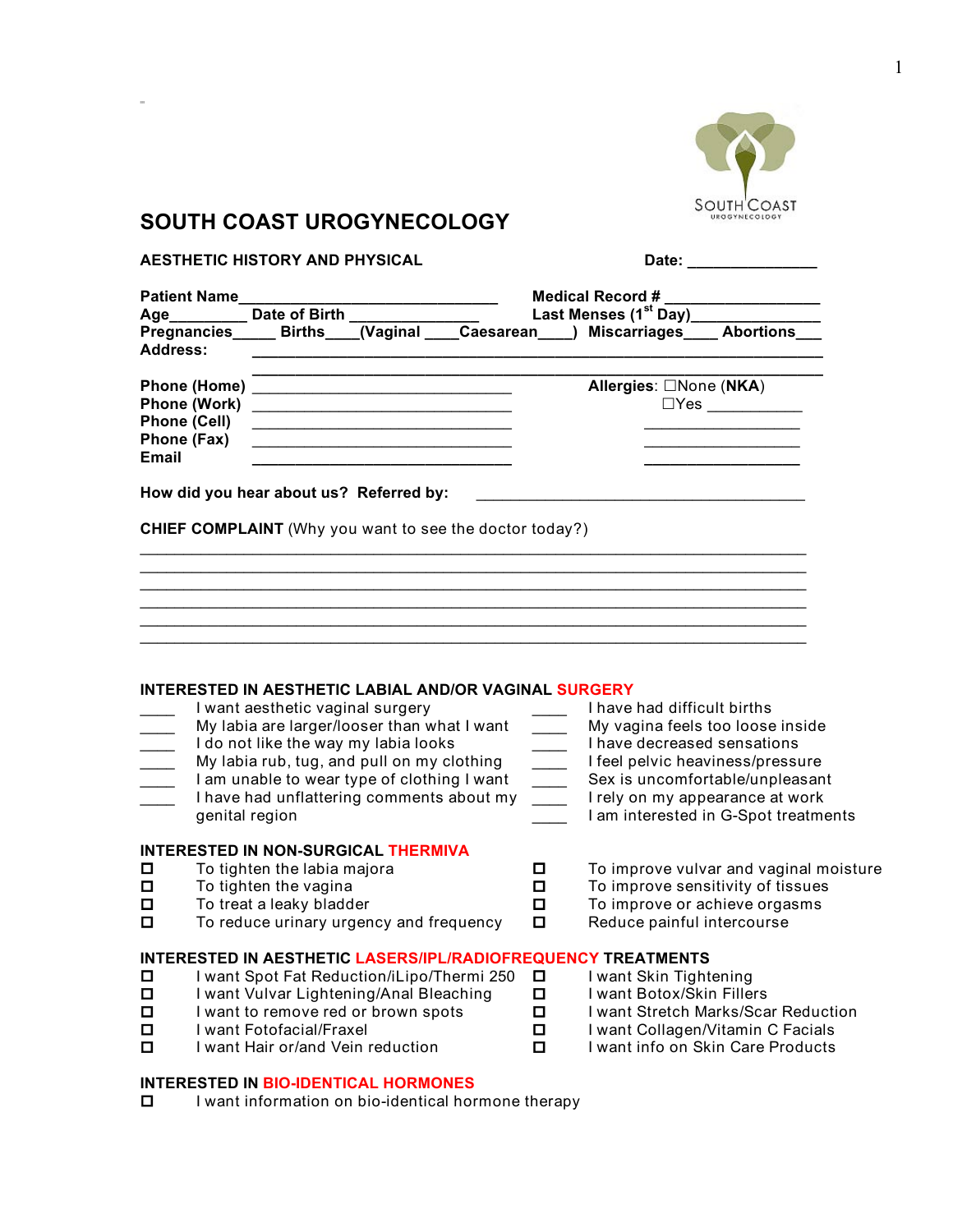**PAST MEDICAL HISTORY/REVIEW OF SYSTEMS: Circle all that apply, Give details**<br>□ Skip this section. I am completely healthy without any conditions mentione

## Skip this section. I am completely healthy without any conditions mentioned below.

| Are you physically active?                                                | Yes No                                                      |
|---------------------------------------------------------------------------|-------------------------------------------------------------|
| What type of exercise?                                                    |                                                             |
| Do you now have or have you ever had:                                     |                                                             |
| Neurologic problems (seizures, headaches, weakness, paralysis)?           | Yes No ________________                                     |
| Psychiatric problems? Depression? Mania? Bipolar?                         |                                                             |
| Head/Ear/Eyes/Nose/Throat Problems?                                       | Yes No _____________________                                |
| Thyroid problems or glandular problems?                                   |                                                             |
| Cardiac (heart) problems? Palpitations? Chest Pain? Irregular Beat?Yes No |                                                             |
| Lung Problems? Asthma? Short of Breath?                                   |                                                             |
| Breast Problem? Mass? Lumpiness? Discharge? Pain?                         | Yes No __________________                                   |
| Gastrointestinal (stomach) problems (gas, reflux, irritable bowel)?       | Yes No ______________________                               |
| Kidney or bladder disease? Stones? Infections? Blood in urine?            |                                                             |
| Liver problems such as hepatitis?                                         | Yes No <u>_______________________</u>                       |
| Hematologic problems such as bleeding or anemia?                          | Yes No ______________________                               |
| Diabetes (insulin dependent/oral medication) or low sugar?                |                                                             |
| Musculoskeletal (bones, joints, muscles) problems?                        | Yes No _____________________                                |
| Circulation problems (varicose veins, thrombosis, blood clots)?           | Yes No _____________________                                |
| Cancer or Pre Cancerous Conditions                                        | Yes No ______________________                               |
| High Blood Pressure or Low Blood Pressure/Fainting Spells                 | Yes No _____________________                                |
| Hernias in the abdomen?                                                   | Yes No ____<br>the control of the control of the control of |
| Problems with anesthesia, nausea, anxiety reaction?                       | Yes No ______________________                               |
| STD (HIV, Gonorrhea, Chlamydia, Hepatitis, Syphilis, Warts)               | Yes No                                                      |
| <b>OtherProblems</b>                                                      |                                                             |

**\_\_\_\_\_\_\_\_\_\_\_\_\_\_\_\_\_\_\_\_\_\_\_\_\_\_\_\_\_\_\_\_\_\_\_\_\_\_\_\_\_\_\_\_\_\_\_\_\_\_\_\_\_\_\_\_\_\_\_\_\_\_\_\_\_\_\_\_\_\_\_\_\_\_\_\_\_\_\_\_\_\_\_\_\_\_**  $\mathcal{L}_\mathcal{L} = \{ \mathcal{L}_\mathcal{L} = \{ \mathcal{L}_\mathcal{L} = \{ \mathcal{L}_\mathcal{L} = \{ \mathcal{L}_\mathcal{L} = \{ \mathcal{L}_\mathcal{L} = \{ \mathcal{L}_\mathcal{L} = \{ \mathcal{L}_\mathcal{L} = \{ \mathcal{L}_\mathcal{L} = \{ \mathcal{L}_\mathcal{L} = \{ \mathcal{L}_\mathcal{L} = \{ \mathcal{L}_\mathcal{L} = \{ \mathcal{L}_\mathcal{L} = \{ \mathcal{L}_\mathcal{L} = \{ \mathcal{L}_\mathcal{$ 

\_\_\_\_\_\_\_\_\_\_\_\_\_\_\_\_\_\_\_\_\_\_\_\_\_\_\_\_\_\_\_\_\_\_\_\_\_\_\_\_\_\_\_\_\_\_\_\_\_\_\_\_\_\_\_\_\_\_\_\_\_\_\_\_\_\_\_\_\_\_\_\_\_\_\_\_\_\_\_\_\_\_\_\_\_\_\_\_  $\mathcal{L}_\mathcal{L} = \{ \mathcal{L}_\mathcal{L} = \{ \mathcal{L}_\mathcal{L} = \{ \mathcal{L}_\mathcal{L} = \{ \mathcal{L}_\mathcal{L} = \{ \mathcal{L}_\mathcal{L} = \{ \mathcal{L}_\mathcal{L} = \{ \mathcal{L}_\mathcal{L} = \{ \mathcal{L}_\mathcal{L} = \{ \mathcal{L}_\mathcal{L} = \{ \mathcal{L}_\mathcal{L} = \{ \mathcal{L}_\mathcal{L} = \{ \mathcal{L}_\mathcal{L} = \{ \mathcal{L}_\mathcal{L} = \{ \mathcal{L}_\mathcal{$  $\mathcal{L}_\mathcal{L} = \{ \mathcal{L}_\mathcal{L} = \{ \mathcal{L}_\mathcal{L} = \{ \mathcal{L}_\mathcal{L} = \{ \mathcal{L}_\mathcal{L} = \{ \mathcal{L}_\mathcal{L} = \{ \mathcal{L}_\mathcal{L} = \{ \mathcal{L}_\mathcal{L} = \{ \mathcal{L}_\mathcal{L} = \{ \mathcal{L}_\mathcal{L} = \{ \mathcal{L}_\mathcal{L} = \{ \mathcal{L}_\mathcal{L} = \{ \mathcal{L}_\mathcal{L} = \{ \mathcal{L}_\mathcal{L} = \{ \mathcal{L}_\mathcal{$  $\_$  ,  $\_$  ,  $\_$  ,  $\_$  ,  $\_$  ,  $\_$  ,  $\_$  ,  $\_$  ,  $\_$  ,  $\_$  ,  $\_$  ,  $\_$  ,  $\_$  ,  $\_$  ,  $\_$  ,  $\_$  ,  $\_$  ,  $\_$  ,  $\_$  ,  $\_$  ,  $\_$  ,  $\_$  ,  $\_$  ,  $\_$  ,  $\_$  ,  $\_$  ,  $\_$  ,  $\_$  ,  $\_$  ,  $\_$  ,  $\_$  ,  $\_$  ,  $\_$  ,  $\_$  ,  $\_$  ,  $\_$  ,  $\_$  ,

 $\_$  ,  $\_$  ,  $\_$  ,  $\_$  ,  $\_$  ,  $\_$  ,  $\_$  ,  $\_$  ,  $\_$  ,  $\_$  ,  $\_$  ,  $\_$  ,  $\_$  ,  $\_$  ,  $\_$  ,  $\_$  ,  $\_$  ,  $\_$  ,  $\_$  ,  $\_$ 

## **PAST SURGERIES OR PROCEDURES OR HOSPITALIZATIONS** o**NONE**

Please list with date:

**FAMILY HISTORY:** (Write which has occurred in any blood relative and write relationship to you):

\_\_\_\_ None significant

\_\_\_\_ Family \_\_\_\_\_\_\_\_\_\_\_\_\_\_\_\_\_\_\_\_\_\_\_\_\_\_\_\_\_\_\_\_\_\_\_\_\_\_\_\_\_\_\_\_\_\_\_\_\_\_\_\_\_\_\_\_\_\_\_\_\_\_\_\_\_\_\_\_\_\_

#### **SOCIAL HISTORY:**

Marital status: S M W D

Education:\_\_\_\_\_\_\_\_\_\_\_\_\_\_\_\_\_\_\_\_\_\_\_\_\_\_\_\_\_

| □Not Working □Working                    |            | Where Working                     |                                    |  |            |  |  |
|------------------------------------------|------------|-----------------------------------|------------------------------------|--|------------|--|--|
| Occupation:                              |            | What Occupation                   |                                    |  |            |  |  |
| Tobacco use: No<br>Alcohol use:<br>Abuse | No.<br>No. | Yes<br>Yes<br><b>Yes Describe</b> | Caffeine use: No<br>Other Drugs No |  | Yes<br>Yes |  |  |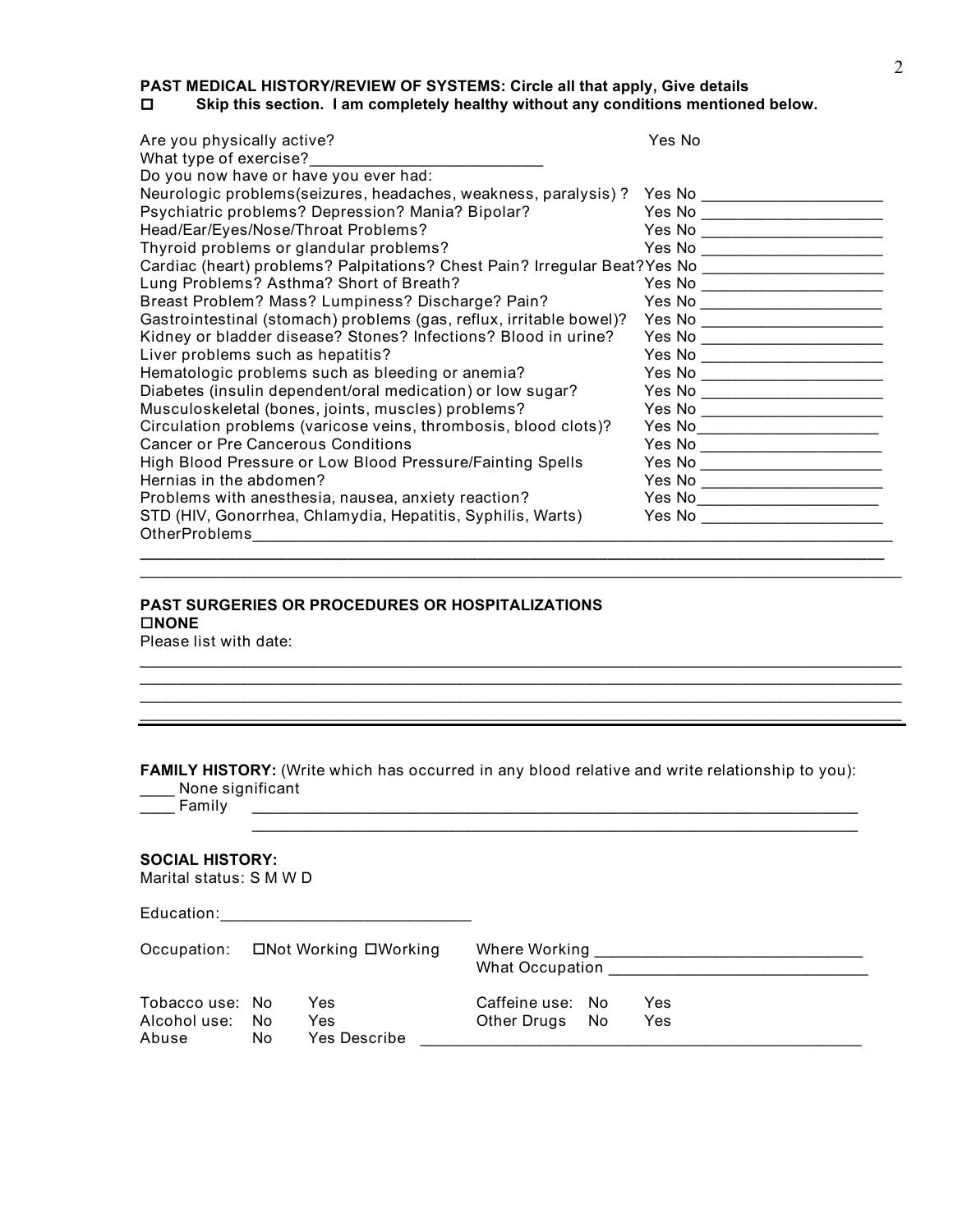# **MEDICATIONS:** □NONE □SEE ATTACHED LIST

Please list all current medications and dosages

| <b>EXAMINATION:</b>                                                                                                                    |                                                                                                                                                                                      |                                                                                                                                                                       |    |    |    |
|----------------------------------------------------------------------------------------------------------------------------------------|--------------------------------------------------------------------------------------------------------------------------------------------------------------------------------------|-----------------------------------------------------------------------------------------------------------------------------------------------------------------------|----|----|----|
| Constitutional:                                                                                                                        |                                                                                                                                                                                      |                                                                                                                                                                       | Ht | Wt | BM |
| Temp___________BP ______________ Pulse ______________ Respiration ___________                                                          |                                                                                                                                                                                      |                                                                                                                                                                       |    |    |    |
| Appearance:<br>HEENT:<br>Heart:<br>Lungs:<br>Breast/Chest:<br>Abdomen:<br>Extremities:<br>Skin<br>Lymph Nodes []<br>Hernias<br>Pelvic: | $\lceil$<br>$\left[ \ \right]$<br>$\lbrack \, \rbrack$<br>$\left[ \ \right]$<br>$\lceil$<br>$\left[ \ \right]$<br>$\Box$<br>$\lbrack \, \rbrack$<br>$\lbrack \, \rbrack$<br>$\lceil$ | <b>Normal Abnormal</b><br>$\lceil$<br>$\left[ \ \right]$<br>[]<br>$\left[ \ \right]$<br>[]<br>[]<br>[]<br>[]<br>$\left[ \ \right]$<br>$\lbrack \ \rbrack$<br>$\lceil$ |    |    |    |
|                                                                                                                                        |                                                                                                                                                                                      |                                                                                                                                                                       |    |    |    |
|                                                                                                                                        |                                                                                                                                                                                      |                                                                                                                                                                       |    |    |    |
|                                                                                                                                        |                                                                                                                                                                                      |                                                                                                                                                                       |    |    |    |

 $\overline{\phantom{0}}$ 

Drawings/Measurements: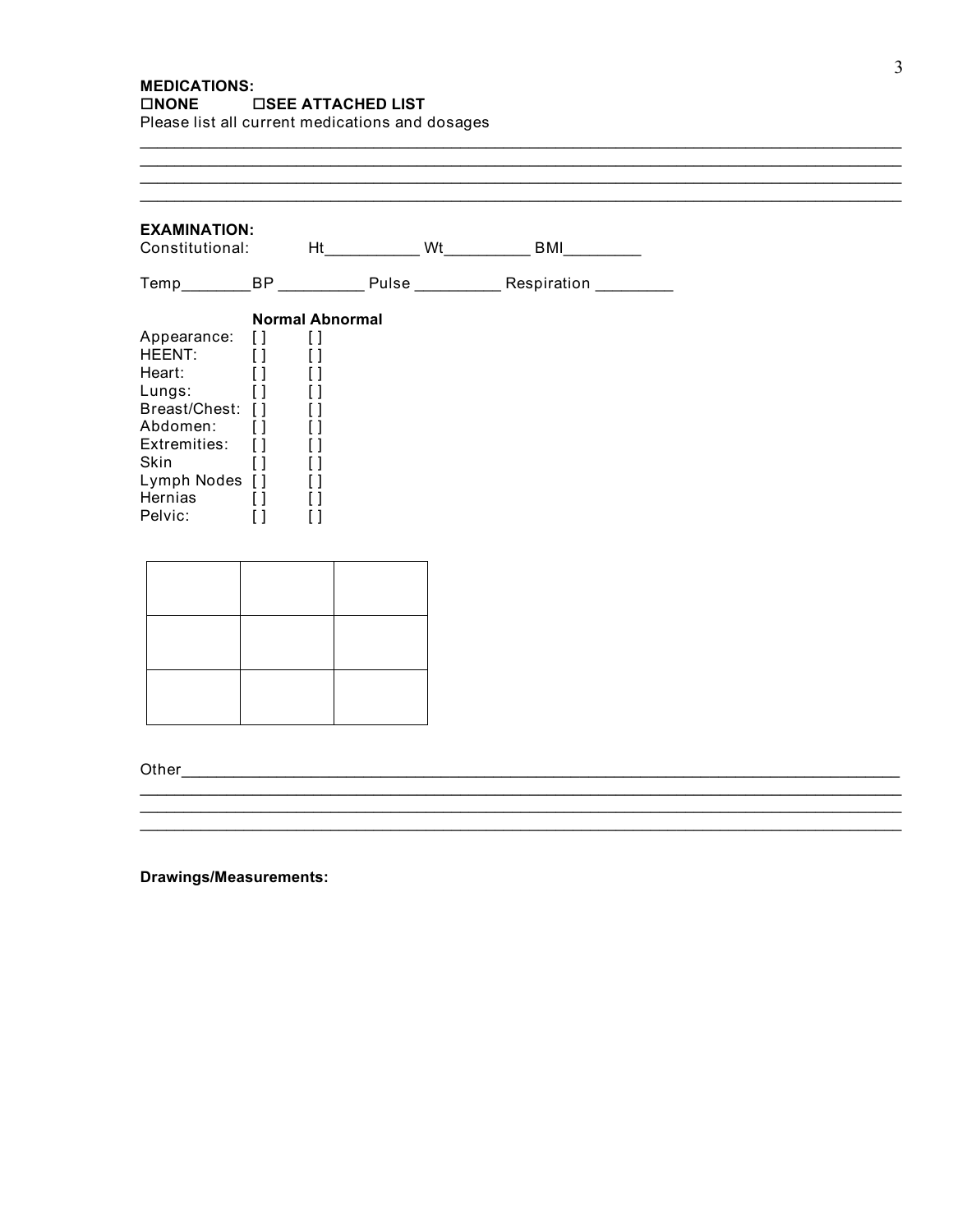#### **IMPRESSION**:

#### **PLAN & RECOMMENDATIONS (AESTHETIC)**:

| Labia Minora Plasty<br><b>Barbie Appearance</b><br>Rim Appearance<br>Hybrid<br>No preference                                                                                         |                        | Labia Minora Revision<br><b>Barbie Appearance</b><br>Rim Appearance<br>Hybrid<br>No preference                                                                               |
|--------------------------------------------------------------------------------------------------------------------------------------------------------------------------------------|------------------------|------------------------------------------------------------------------------------------------------------------------------------------------------------------------------|
| Labia Majora Plasty<br><b>Clitoral Hood Reduction</b><br>Vaginoplasty<br>Tightness to approximately:<br>"one finger"<br>"two fingers"<br>"three fingers"                             |                        | Labia Majora Revision<br><b>Clitoral Hood Reduction Revision</b><br>Vaginoplasty Revision<br>Tightness to approximately:<br>"one finger"<br>"two fingers"<br>"three fingers" |
| Perineorrhaphy / Perineoplasty<br>Hemorrhoidectomy/Anal Skin Tag Removal                                                                                                             |                        | Perineorrhaphy / Perineoplasty Revision<br>Hemorrhoidectomy/Skin Tag Revision                                                                                                |
| <b>Skin Resurfacing</b><br>AREA:                                                                                                                                                     |                        |                                                                                                                                                                              |
| AREA:<br>Resuturing                                                                                                                                                                  |                        |                                                                                                                                                                              |
| Hymenoplasty                                                                                                                                                                         |                        |                                                                                                                                                                              |
| ThermiVa                                                                                                                                                                             |                        |                                                                                                                                                                              |
| <b>PRP</b>                                                                                                                                                                           |                        |                                                                                                                                                                              |
| <b>DISCUSSIONS:</b><br>Risks/Benefits/Options of procedure<br>◻<br>Meet with Finance/Business Office<br>$\Box$<br>Meet with Scheduler<br>□<br>□<br><b>Read Educational Materials</b> | 0<br>$\Box$<br>О<br>О. | Review Website Videos and Articles<br>Review Pre and Post Op Instructions<br>Discuss/Schedule Pre & Post Op Photos<br>Skin care and Sun Exposure                             |
| FOLLOW UP Days Weeks                                                                                                                                                                 | <b>Months</b>          | Year/s                                                                                                                                                                       |
|                                                                                                                                                                                      |                        |                                                                                                                                                                              |
|                                                                                                                                                                                      |                        |                                                                                                                                                                              |
| <b>DATE</b>                                                                                                                                                                          |                        |                                                                                                                                                                              |

\_\_\_\_\_\_\_\_\_\_\_\_\_\_\_\_\_\_\_\_\_\_\_\_\_\_\_\_\_\_\_\_\_\_\_\_\_\_\_\_\_\_\_\_\_\_\_\_\_\_\_\_\_\_\_\_\_\_\_\_\_\_\_\_\_\_\_\_\_\_\_\_\_\_\_\_\_\_\_\_\_\_\_\_\_\_\_\_  $\mathcal{L}_\mathcal{L} = \{ \mathcal{L}_\mathcal{L} = \{ \mathcal{L}_\mathcal{L} = \{ \mathcal{L}_\mathcal{L} = \{ \mathcal{L}_\mathcal{L} = \{ \mathcal{L}_\mathcal{L} = \{ \mathcal{L}_\mathcal{L} = \{ \mathcal{L}_\mathcal{L} = \{ \mathcal{L}_\mathcal{L} = \{ \mathcal{L}_\mathcal{L} = \{ \mathcal{L}_\mathcal{L} = \{ \mathcal{L}_\mathcal{L} = \{ \mathcal{L}_\mathcal{L} = \{ \mathcal{L}_\mathcal{L} = \{ \mathcal{L}_\mathcal{$  $\mathcal{L}_\mathcal{L} = \{ \mathcal{L}_\mathcal{L} = \{ \mathcal{L}_\mathcal{L} = \{ \mathcal{L}_\mathcal{L} = \{ \mathcal{L}_\mathcal{L} = \{ \mathcal{L}_\mathcal{L} = \{ \mathcal{L}_\mathcal{L} = \{ \mathcal{L}_\mathcal{L} = \{ \mathcal{L}_\mathcal{L} = \{ \mathcal{L}_\mathcal{L} = \{ \mathcal{L}_\mathcal{L} = \{ \mathcal{L}_\mathcal{L} = \{ \mathcal{L}_\mathcal{L} = \{ \mathcal{L}_\mathcal{L} = \{ \mathcal{L}_\mathcal{$  $\_$  ,  $\_$  ,  $\_$  ,  $\_$  ,  $\_$  ,  $\_$  ,  $\_$  ,  $\_$  ,  $\_$  ,  $\_$  ,  $\_$  ,  $\_$  ,  $\_$  ,  $\_$  ,  $\_$  ,  $\_$  ,  $\_$  ,  $\_$  ,  $\_$  ,  $\_$  ,  $\_$  ,  $\_$  ,  $\_$  ,  $\_$  ,  $\_$  ,  $\_$  ,  $\_$  ,  $\_$  ,  $\_$  ,  $\_$  ,  $\_$  ,  $\_$  ,  $\_$  ,  $\_$  ,  $\_$  ,  $\_$  ,  $\_$  , \_\_\_\_\_\_\_\_\_\_\_\_\_\_\_\_\_\_\_\_\_\_\_\_\_\_\_\_\_\_\_\_\_\_\_\_\_\_\_\_\_\_\_\_\_\_\_\_\_\_\_\_\_\_\_\_\_\_\_\_\_\_\_\_\_\_\_\_\_\_\_\_\_\_\_\_\_\_\_\_\_\_\_\_\_\_\_\_  $\mathcal{L}_\mathcal{L} = \{ \mathcal{L}_\mathcal{L} = \{ \mathcal{L}_\mathcal{L} = \{ \mathcal{L}_\mathcal{L} = \{ \mathcal{L}_\mathcal{L} = \{ \mathcal{L}_\mathcal{L} = \{ \mathcal{L}_\mathcal{L} = \{ \mathcal{L}_\mathcal{L} = \{ \mathcal{L}_\mathcal{L} = \{ \mathcal{L}_\mathcal{L} = \{ \mathcal{L}_\mathcal{L} = \{ \mathcal{L}_\mathcal{L} = \{ \mathcal{L}_\mathcal{L} = \{ \mathcal{L}_\mathcal{L} = \{ \mathcal{L}_\mathcal{$  $\mathcal{L}_\mathcal{L} = \{ \mathcal{L}_\mathcal{L} = \{ \mathcal{L}_\mathcal{L} = \{ \mathcal{L}_\mathcal{L} = \{ \mathcal{L}_\mathcal{L} = \{ \mathcal{L}_\mathcal{L} = \{ \mathcal{L}_\mathcal{L} = \{ \mathcal{L}_\mathcal{L} = \{ \mathcal{L}_\mathcal{L} = \{ \mathcal{L}_\mathcal{L} = \{ \mathcal{L}_\mathcal{L} = \{ \mathcal{L}_\mathcal{L} = \{ \mathcal{L}_\mathcal{L} = \{ \mathcal{L}_\mathcal{L} = \{ \mathcal{L}_\mathcal{$ 

4